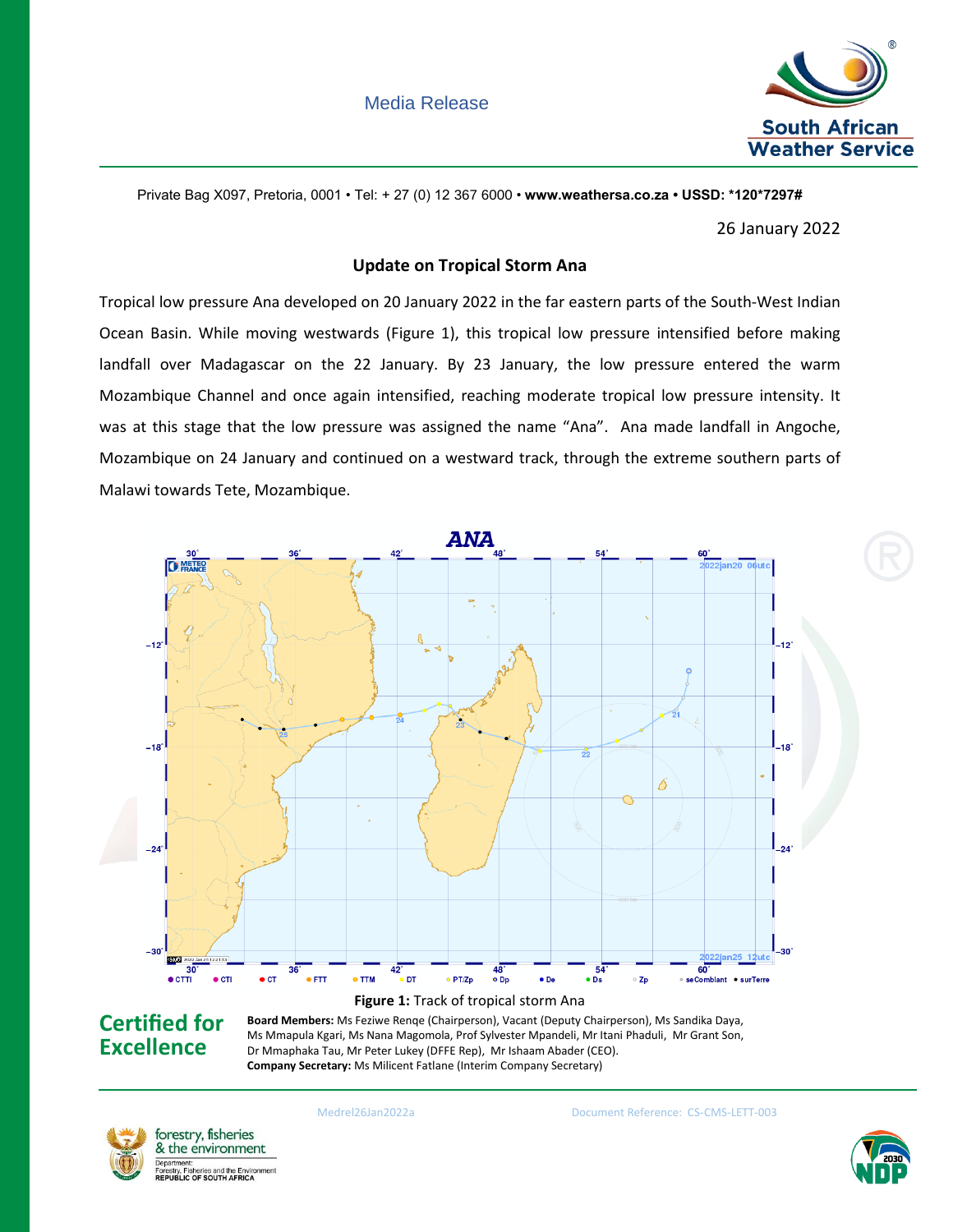While Ana has weakened significantly due to friction from the landmass as well as the loss of moisture, heavy rain has already caused havoc over central Mozambique and southern Malawi. Ex-Ana is currently situated over northern Zimbabwe and is expected to move into southern Zambia tomorrow. As a result of this track, Malawi should see some relief from the rain, however, heavy showers will persist in central Mozambique and reach Zimbabwe today (Figure 2). By tomorrow, these showers will continue over central Mozambique (Figure 3) and in places over Zambia and Zimbabwe.







Even though Ana weakens, it is expected that Malawi and Zambia could once again experience heavy showers towards the end of the week and into the weekend. This situation will be exasperated by the saturated ground currently being experienced.

On a local front, it has been relatively quiet in South Africa, due to the secondary impacts of a tropical low pressure in the Mozambique Channel. This is as a result of moisture being concentrated towards the low pressure, causing dry conditions over the country. However, the extreme outer bands of this low pressure is currently causing showers in Limpopo, but this rain is not expected to have a negative impact at this stage.